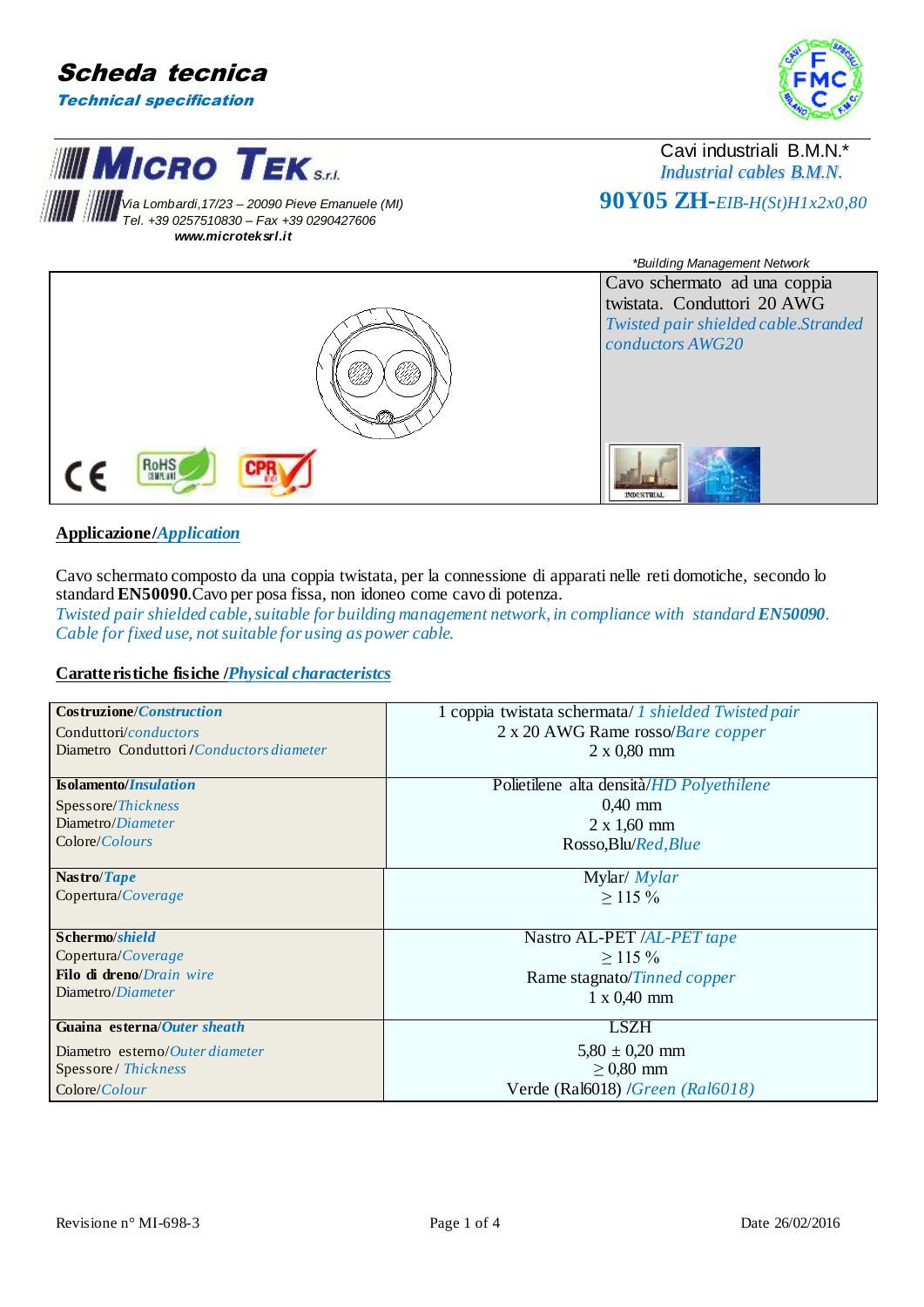**MIMICRO TEKSAL** 



## Cavi industriali B.M.N.\* *Industrial cables B.M.N.*

*Via Lombardi,17/23 – 20090 Pieve Emanuele (MI)* **90Y05 ZH***-EIB-H(St)H1x2x0,80 Tel. +39 0257510830 – Fax +39 0290427606 www.microteksrl.it*

 *\*Building Management Network*

### **Caratteristiche elettriche /***Electrical characteristcs*

| Resistenza conduttore (C.C. a 20 $^{\circ}$ C)/ Conductors Resistance (D.C. at 20 $^{\circ}$ C) | $\leq$ 37,0 $\Omega$ /Km        |
|-------------------------------------------------------------------------------------------------|---------------------------------|
| Temperatura operativa/Operating temperature range                                               | $-20\degree C \div 70\degree C$ |
| Tensione di esercizio (Uo/U)/Rated voltage (Uo/U)                                               | 300/500 Vac                     |
| Tensione di prova / Dielectric strenght Voltage test                                            | 2000 Vac at 50 Hz x 5 min.      |
| Resistenza di isolamento (C.C. a 20°C)/ <i>Insulation Resistance</i> (D.C. at 20°C)             | $\geq$ 200 MQ/Km                |
| Capacità nom. Cond.-Cond.(a 800Khz)/Nom.Capacitance Cond.-cond.(at                              | $100nF/Km \pm 10\%$             |
| 800Khz                                                                                          |                                 |
| Tensione di prova della guaina*/Outer sheath isolation*                                         | 2.0 kVac                        |

\*Metodo di prova secondo CEI UNEL 36762 con cavo immerso in acqua per cinque minuti *\*Test method according to CEI UNEL 36762 with cable deep in water for five minutes*

### **Caratteristiche meccaniche**/ *Mechanical characteristics*

| Temperatura operativa/Operating temperature range     | $-15^{\circ}$ C/+70 $^{\circ}$ C                 |
|-------------------------------------------------------|--------------------------------------------------|
| Temperatura di installazione/Installation temperature | $-5^{\circ}$ C/+50 $^{\circ}$ C                  |
| Raggio minimo di curvatura/Minimum bending radius     | 8 volte il diametro / 8 times the outer diameter |
| Massima forza di tiro/ <i>Max pulling tension</i>     | 40N                                              |
| Peso/Weight                                           | $39 \text{ gr/m}$                                |

### **Reazione al fuoco**/*Flame test*

### Euroclass: **Eca** EN50575:2014+A1:2016– **D.o.P. Nr. 160171**

Cavo adatto per la posa singola o a fascio dove non sono richiesti particolari accorgimenti contro il rischio di propagazione degli incendi sui cavi in fascio. Il cavo non è adatto per l'uso in aree a rischio rilevante in caso di incendio , ove sia richiesto l'impiego di cavi non propaganti l'incendio a bassa emissione di fumi e gas tossici (Euroclass Cca,s1b,d1,a1 o maggiore).

*This cable is suitable for single or bundle installation where no special requirements are mandatory to avoid the risk of fire in propagation of bundle cables. Moreover, it's not suitable for using in area at major risk in case of fire,*  where fire retardand and low smoke zero halogen cables are requested (Euro-class Cca,s1b,d1,a1 or higher).

### **IEC60332-1-2 / IEC60754-1-2 - CEI20-37 /IEC61034-1**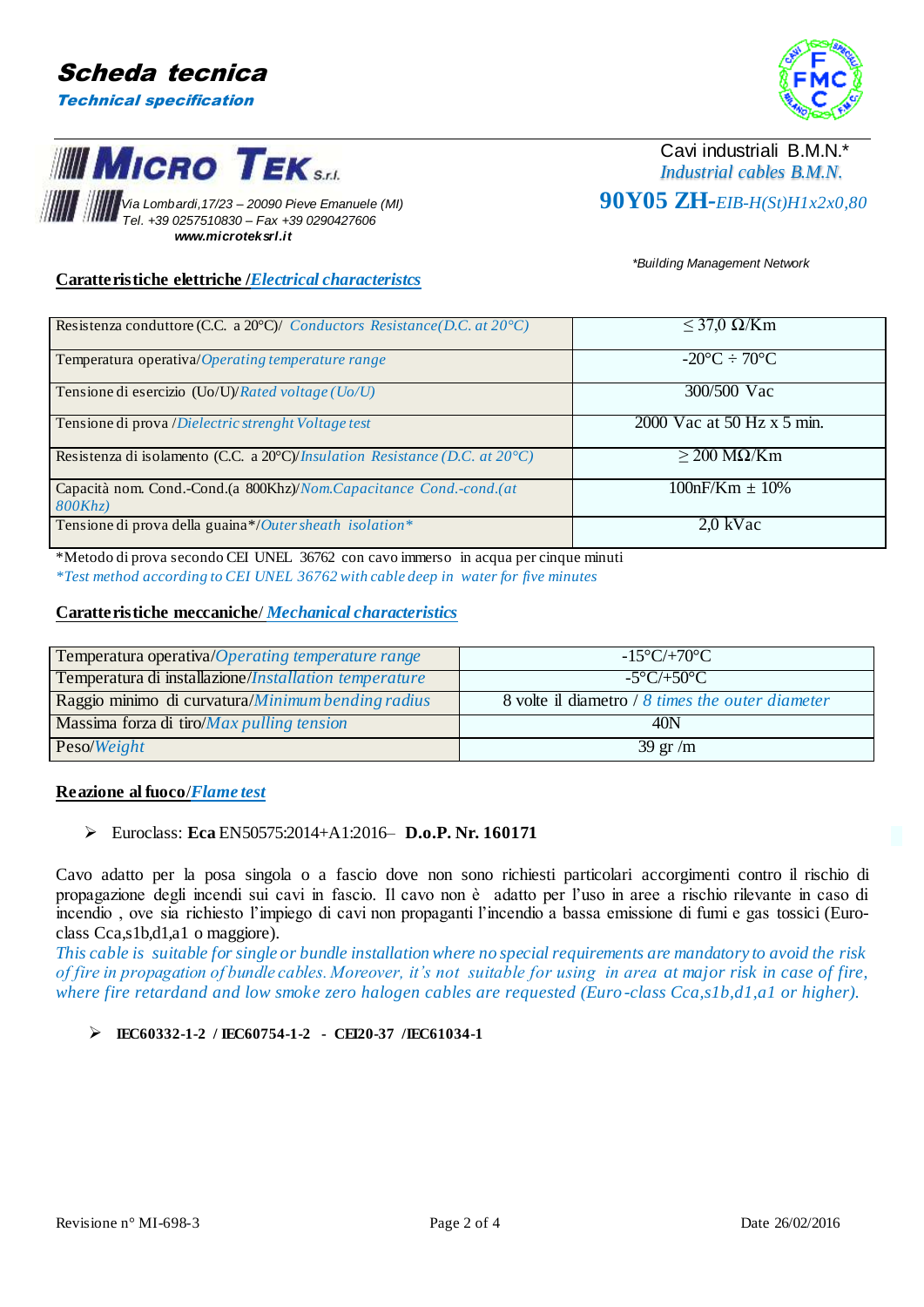



# **III MICRO TEKSAL**

Cavi industriali B.M.N.\* *Industrial cables B.M.N.*

*Via Lombardi,17/23 – 20090 Pieve Emanuele (MI)* **90Y05 ZH***-EIB-H(St)H1x2x0,80 Tel. +39 0257510830 – Fax +39 0290427606 www.microteksrl.it*

#### *\*Building Management Network*

**Norme tecniche e standard applicabili**/*Applicable specifications & Agency compliance*

- $\checkmark$  CEI UNEL 36762; EN50090
- RoHS 2002/95 EC & 2011/65 EC & Reach 2017/227
- LVD 2006/95EC
- $\checkmark$  C.P.R. 305/2011
- 2001/95 UE Sicurezza generale dei prodotti/*General product safety*
- Marchio CE / *CE mark*

### **Stampigliatura sulla guaina**/*Sheath marking*

F.M.C. – 90Y05 LSZH – SHIELDED TWISTED PAIR EIB 1 x 2 x 0,80 – EN50090 – C4- (Uo=400V) CEI UNEL 36762 – Euro class Eca - Order n° - Week/Year + stampa metrica

### **Imballi e colori**/*Packaging and colour*

| Articolo/ <i>Item</i> | Descrizione/ <i>Description</i> | Colore/ <i>Colour</i> | Confezione/ <i>Put up</i>            | <b>Peso confezione/Put-up</b><br>weight |
|-----------------------|---------------------------------|-----------------------|--------------------------------------|-----------------------------------------|
| 90Y05ZHB10            | 90Y05 LSZH                      | verde/green           | Bobina 30 m / Drum $305m$            | $12.0$ Kg                               |
| 90Y05ZHXXX            | 90Y05 LSZH                      | verde/green           | Bobina 1000m / Drum $1000 \text{ m}$ | 41,0 $Kg$                               |

### Revisioni/*Revision*



### **Smaltimento del prodotto/***Product disposal*

I cavi sono classificati rifiuti speciali sebbene , in generale , non pericolosi. Per lo smaltimento bisogna rivolgersi ad aziende specializzate nella separazione e recupero delle singole parti che compongono il cavo. E' severamente proibito smaltire i cavi con i rifiuti solidi urbani

*The cables are classified as special waste, although, in general, not-hazardous. For disposal, you need to contact companies specialized in separation and recovery of the individual parts of the cable. It's strictly forbidden to disposal the cables with the municipal solid waste.*